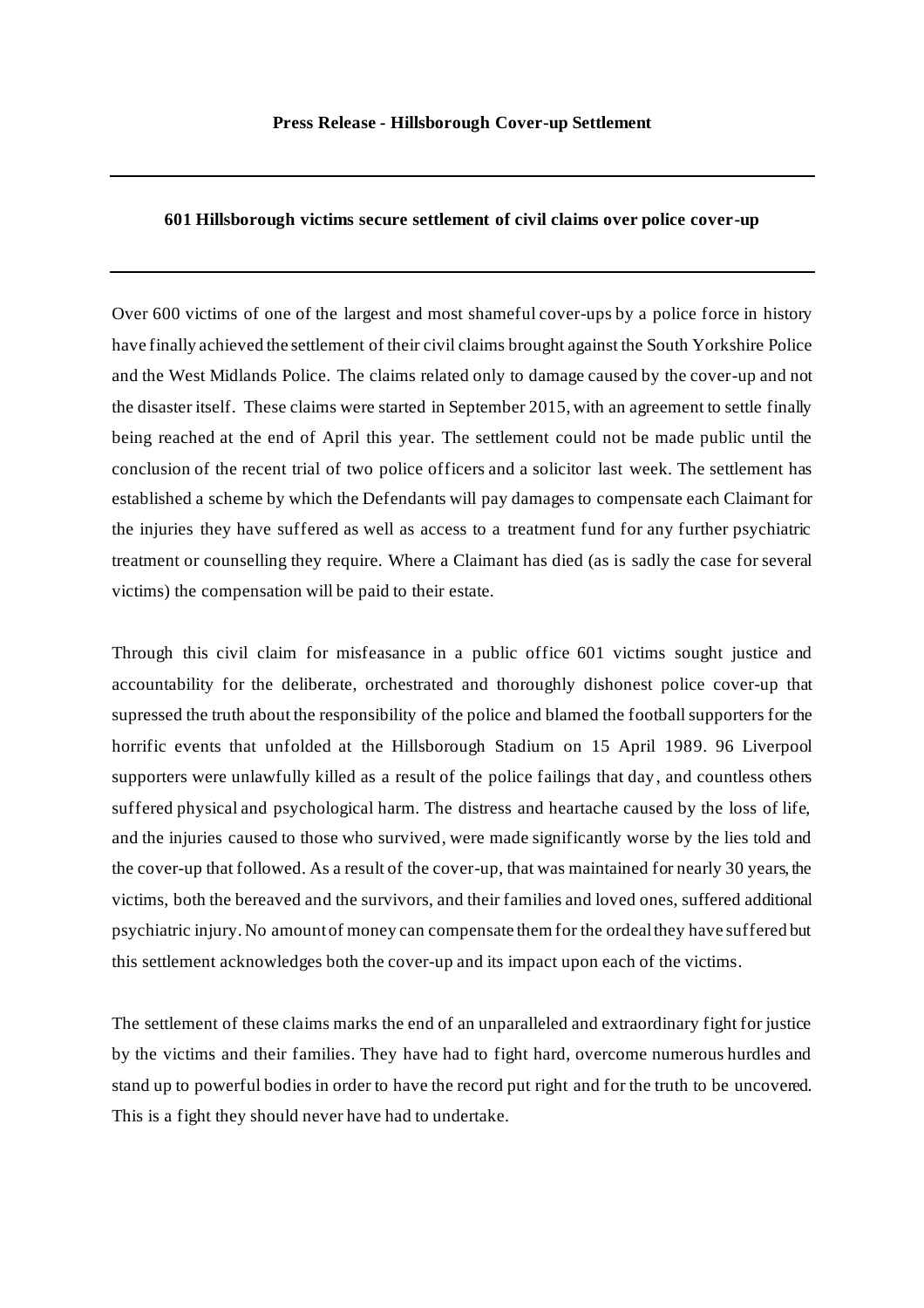As this protracted struggle comes to an end, the fact that the truth could be and was supressed for so long, despite independent inquests and inquiries, requires the most careful of consideration and deep reflection. After the Taylor inquiry in 1989 cleared the fans of any responsibility for the disaster, South Yorkshire Police sought to rewrite history. It took until 2012 and the publication of the report of the Hillsborough Independent Panel for the lid to finally be lifted on the depth and extent of the cover-up. The findings of the Panel formed the basis for an apology to the victims and families by the then Chief Constable of South Yorkshire Police, David Crompton. On 12 September 2012 he accepted that there had been a high-level dishonest cover-up by South Yorkshire Police officers, and that the police failed the victims and families and lost control. He said:

"*In the immediate aftermath senior officers sought to change the record of events. Disgraceful lies were told which blamed the Liverpool fans for the disaster. Statements were altered which sought to minimise the police blame. These actions have caused untold pain and distress for over 23 years. I am profoundly sorry for the way the Force failed on 15th April 1989 and I am doubly sorry for the injustice that followed and I apologise to the families of the 96 and Liverpool fans"*.

On the same day, the then Prime Minister, David Cameron MP, told the House of Commons that:

"*the families have long believed that some of the authorities attempted to create a completely unjust account of events that sought to blame the fans for what happened… the families were right."* 

Later that year the High Court quashed the original inquest verdicts and ordered new inquests. In doing so, the Lord Chief Justice also highlighted the *"campaign"* which had been mounted over decades to blame the fans and deny the culpability of the police: *"Notwithstanding its falsity the tendency to blame the fans was disappointingly tenacious and it lingered on for many years."*

This tendency to blame the fans resurfaced during the fresh inquests in Warrington, heard b etween March 2014 and April 2016, in the longest case ever heard before a jury in Britain. Despite the then Chief Constable of South Yorkshire Police making the public statement in September 2012 accepting that there had been a high-level cover-up, the families of those that died still had to fight hard, and once again had to disprove the lies at the new Hillsborough Inquests. The inquest jury rejected the lies, making clear findings that the 96 deceased had been unlawfully killed, that South Yorkshire Police had failed in multiple ways in both the planning and the handling of events on the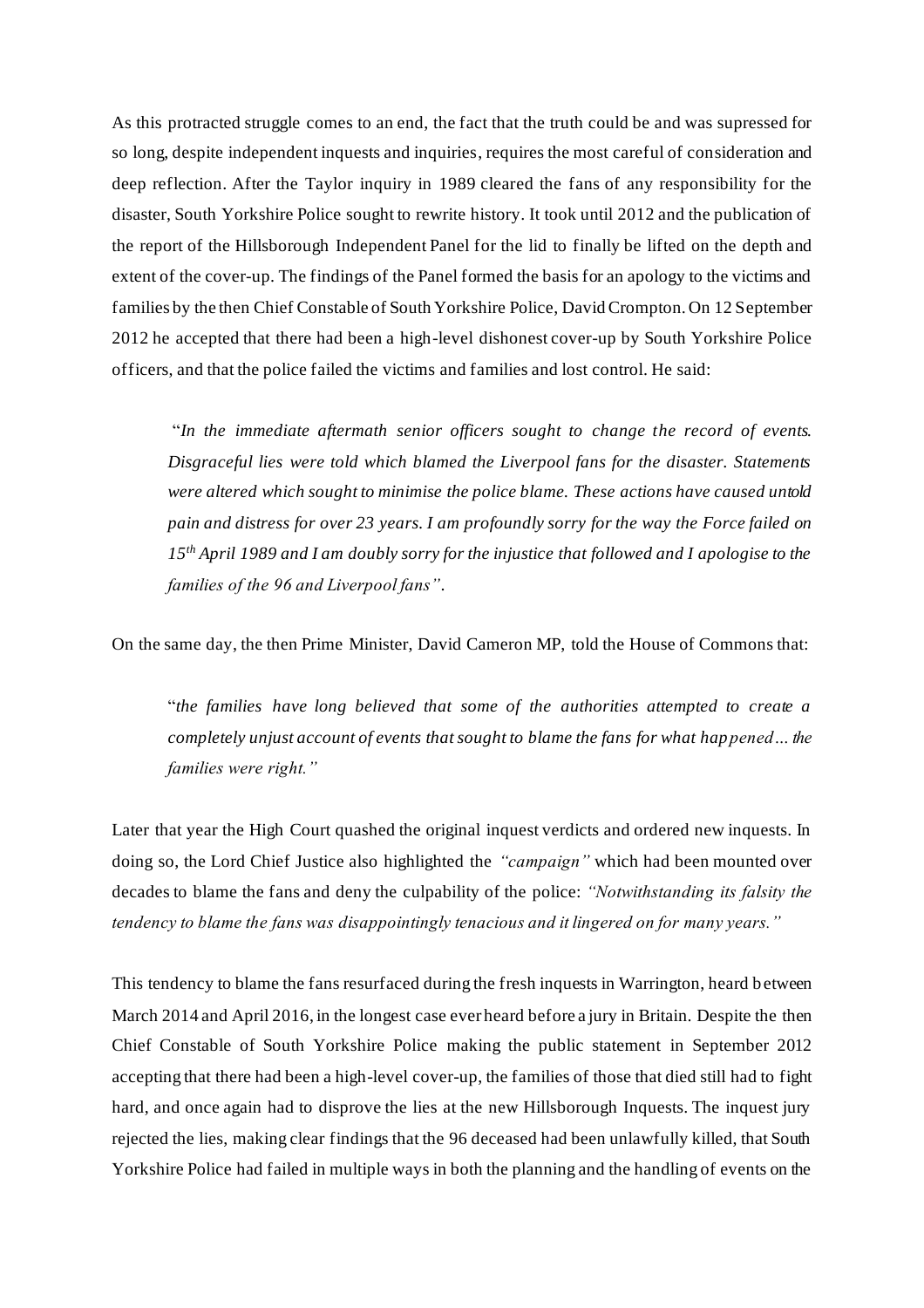match day, and that there was no behaviour on the part of football supporters which caused or contributed to the deaths.

Criminal prosecutions eventually followed but failed to secure accountability either for the disaster itself or the cover-up that followed. Shamefully there has here been an almost complete failure of the justice system to deliver justice. Questions need to be asked as to why. Action needs to be taken urgently to stop such a lack of accountability ever happening again.

It has even been suggested in the last few days that there was no cover-up.This has caused profound distress to many bereaved families and survivors. The cover-up was detailed by the Hillsborough Independent Panel in September 2012, its existence was accepted by the then Chief Constable of the South Yorkshire Police, acknowledged by the then Prime Minster David Cameron, and by the Lord Chief Justice of the High Court. The Inquest jury in the 2014-2016 inquests found that the behaviour of the fans did not contribute to the deaths of the 96.

We trust that this settlement will put an end to any fresh attempts to rewrite the record and wrongly claim that there was no cover-up. In so commenting, we contrast the dignity of the bereaved families and the supporters, with the conduct of those who still seek to peddle the discredited lies of the past.

It is time now to look forward and for the hard-fought achievements of the victims to result in lasting change. It is time for public bodies to be required to tell the truth, for a duty of candour to be imposed upon them and for bereaved families to have adequate public funding to enable them to be effectively represented at an inquiry or inquest into the death of their relatives. In the aftermath of the 2014-2016 inquests the families wanted to leave a legacy – real change – which would prevent what happened to them, ever being repeated. The Public Authority (Accountability) Bill 2017 ("Hillsborough Law") was sponsored by MPs from almost all parties – the Conservatives, Labour, Liberal Democrats, SNP, Plaid Cymru, SDLP and the Greens, and had its first reading in the House of Commons unopposed. Its progress was halted by the 2017 General Election and neither government since has seen fit to put it back on the parliamentary agenda. Given the lack of justice delivered on the current state of the law, it is urgent that this law is now enacted.

Behind every one of these claims is a personal tragedy, an individual story to be told. It is for the victims to tell their own stories. But each and every one affected by the events of 15 April 1989 deserves at the very least that, this time, never again means never again.